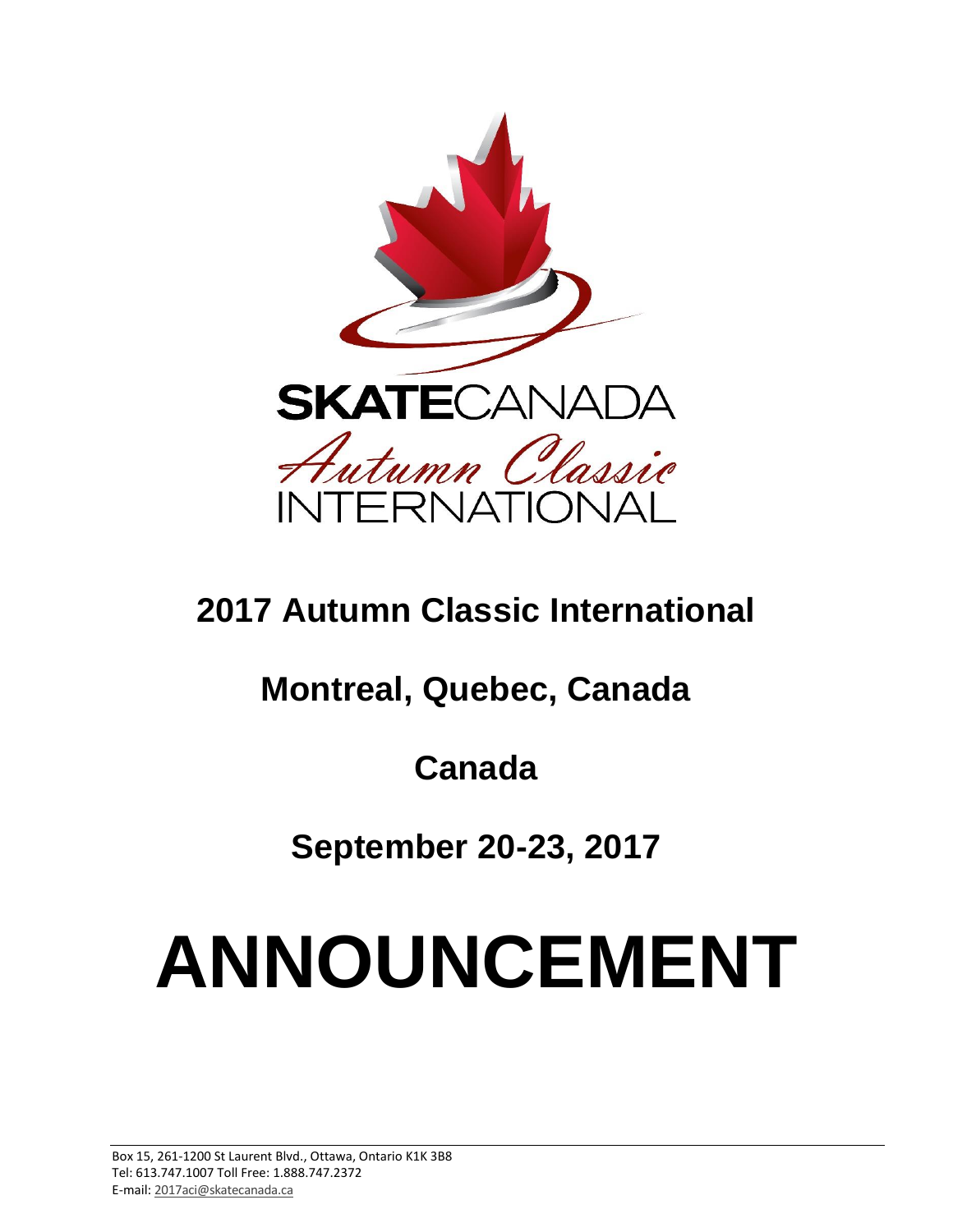# **2017 Autumn Classic International**

# **An International Junior Competition**

**for**

**Men and Ladies**

**organized by**



# **In**

# **Montreal, Quebec, Canada**

# **September 20-23, 2017**

2017 Autumn Classic International Montreal, QC 2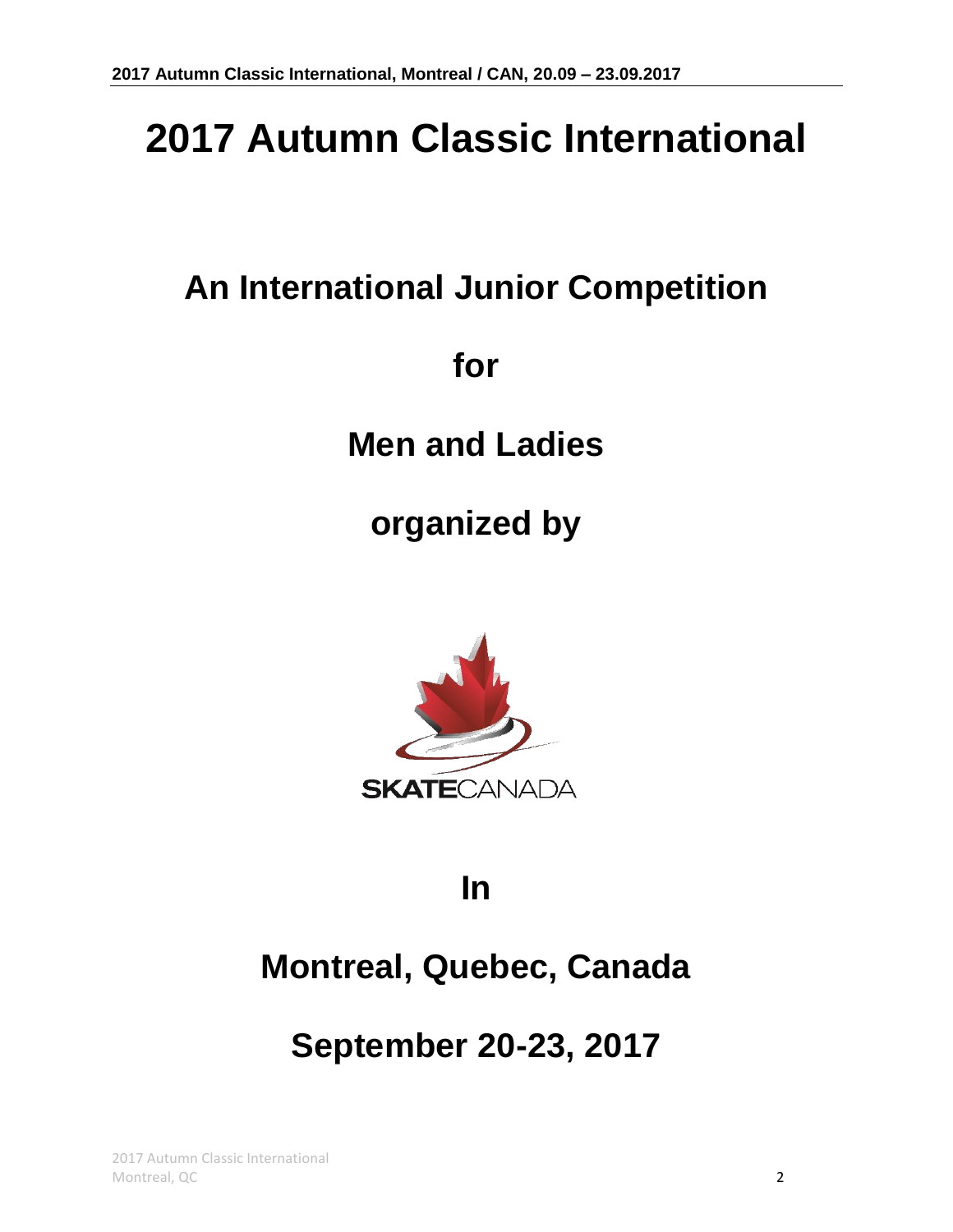### **1. GENERAL REGULATIONS**

The **2017 Autumn Classic International** will be conducted in accordance with the ISU Constitution and General Regulations 2016, the Special Regulations & Technical Rules Single & Pair Skating and Ice Dance 2016, and the relevant ISU Communications.

Participation in the **2017 Autumn Classic International** is open to all Competitors who belong to an ISU Member, and qualify with regard to eligibility according to Rule 102, provided their ages fall within the limits specified in Rule 108, paragraph 3 a) and they meet the participation, citizenship and residency requirements in Rule 109, paragraphs 1 through 5 and ISU Communication 2030 or any update of this Communication.

In accordance with Rule 109 of the ISU General Regulations and ISU Communication 2030 all Skaters who do not have the nationality of the Member by which they have been entered or who, although having such nationality, have in the past represented another Member, must produce an ISU Clearance Certificate. Passports of all Skaters, as well as the ISU Clearance Certificate, if applicable, must to be presented at the accreditation of the event for verification.

All competitors must be entered through their respective Member Federation.

# **2. TECHNICAL DATA**

| <b>PLACE</b>                   | <b>Main arena: Sportplexe Pierrefonds</b><br>14700 boulevard Pierrefonds, Pierrefonds, Quebec, Canada, H9H 4Y6<br>(an indoor ice-rink with the ice surface of 30 x 60 m, air-conditioned and heated) |                                                                                                                                                                                                                                                             |  |  |  |  |
|--------------------------------|------------------------------------------------------------------------------------------------------------------------------------------------------------------------------------------------------|-------------------------------------------------------------------------------------------------------------------------------------------------------------------------------------------------------------------------------------------------------------|--|--|--|--|
|                                | Practice arena: Sportplexe Pierrefonds<br>14700 boulevard Pierrefonds, Pierrefonds, Quebec, Canada, H9H 4Y6<br>(an indoor ice-rink with the ice surface of 30 x 60 m, air-conditioned and heated)    |                                                                                                                                                                                                                                                             |  |  |  |  |
|                                | Main and Practice Rink are the same rink.                                                                                                                                                            |                                                                                                                                                                                                                                                             |  |  |  |  |
| <b>JUNIOR MEN</b>              | Short<br>Program                                                                                                                                                                                     | The required elements to be skated are those listed in ISU<br>Technical Rules Single & Pair Skating 2016 Rule 611, paragraphs<br>1 and 3 for 2016/17.<br>Duration: 2 min., 40 sec. +/- 10 sec.                                                              |  |  |  |  |
|                                | Free Skating                                                                                                                                                                                         | In accordance with ISU Technical Rules Single & Pair Skating<br>2016, Rule 612 and the respective ISU Communication. Special<br>attention should be paid to the "well balanced program" and the<br>element value.<br>Duration: 4 min., +/- 10 sec.          |  |  |  |  |
| <b>JUNIOR</b><br><b>LADIES</b> | Short<br>Program                                                                                                                                                                                     | The required elements to be skated are those listed in ISU<br>Technical Rules Single & Pair Skating 2016 Rule 611, paragraphs<br>1 and 3 for 2017/18.<br>Duration: 2 min., 40 sec. +/- 10 sec.                                                              |  |  |  |  |
|                                | Free Skating                                                                                                                                                                                         | In accordance with ISU Technical Rules Single & Pair Skating<br>2016, Rule 612 and the respective ISU Communication. Special<br>attention should be paid to the "well balanced program" and the<br>element value.<br>Duration: 3 min., 30 sec., +/- 10 sec. |  |  |  |  |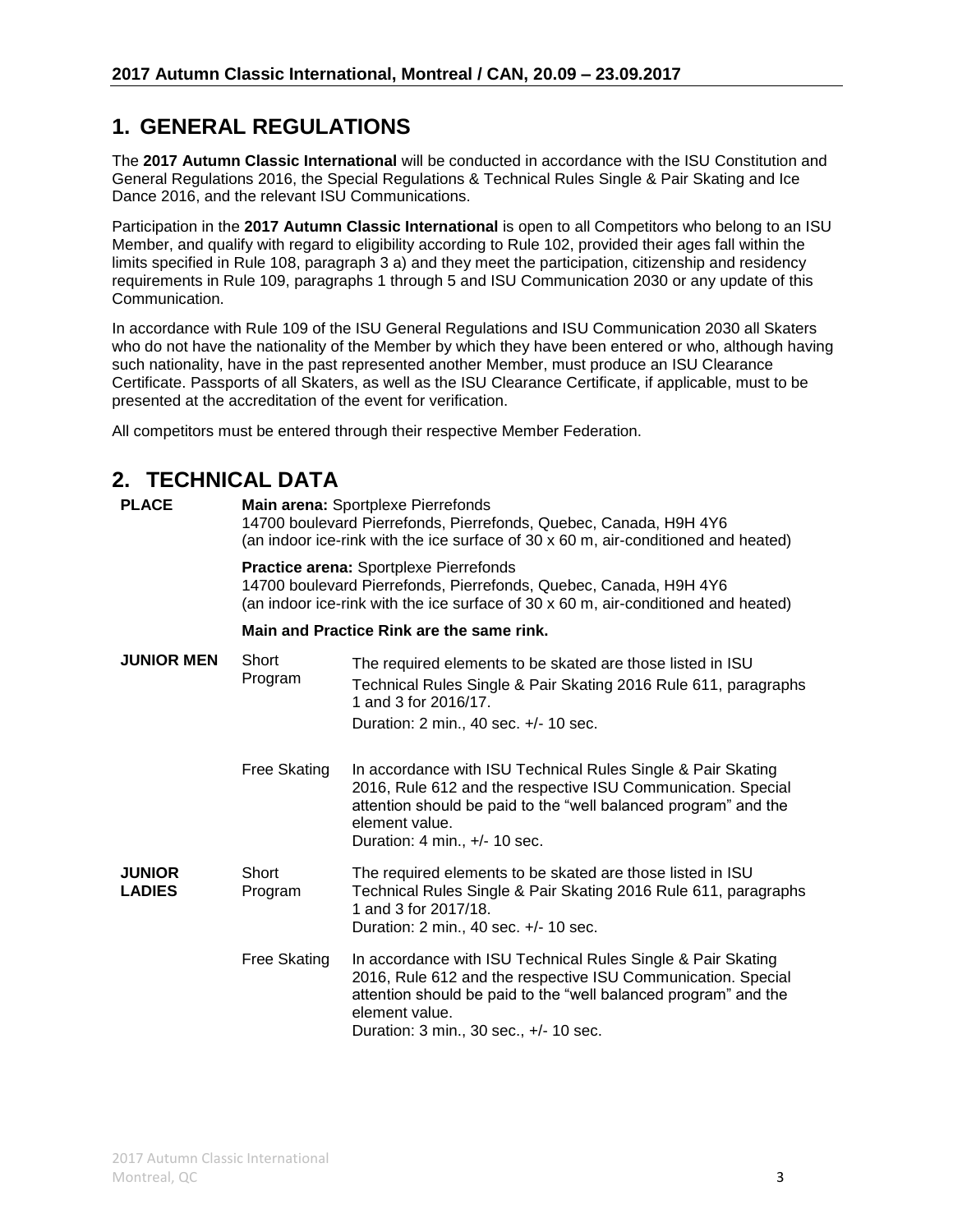# **3. ENTRIES**

#### **3.1 General**

All Entries must be made through their respective ISU Member Federation. *Skate Canada will not accept entries directly from a competitor.*

As started last season for ISU Championships, all entries for the **2017 Autumn Classic International**, must be done through the **ISU Online Registration System (ORS)** by the deadline indicated. Hotel and travel information should also be entered into ORS, as well as bank information. Declarations will need to be uploaded to the ORS as well.

#### **3.2 Preliminary Entries**

The preliminary entries must reach the Organizer by latest **Friday, August 4, 2017** by entering the information through the Online Registration System (ORS).

#### **3.3 Entries by Name**

#### **3.3.1 Entries of Competitors**

The Organizer reserves the right to limit the number of entries as required. The organizer will confirm the accepted skater(s) after the closing date for entries.

> Junior Ladies (max. of entries 12) Junior Men (max. of entries 12)

The Entries by names must be made via the ISU Online Registration System (ORS):

<https://fms.sportresult.com/isu>

and will be submitted via the ORS simultaneously to the:

**Skate Canada** Box 15, 261-1200 St Laurent Blvd. Ottawa, Ontario, K1K 3B8, Canada Email: [2017aci@skatecanada.ca](mailto:2017aci@skatecanada.ca)

and to:

ISU Secretariat fax: +41 21 612 66 77 e-mail: [entries@isu.ch](mailto:entries@isu.ch)

not later than: **Friday, August 18, 2017 – 20:00 h (EST).**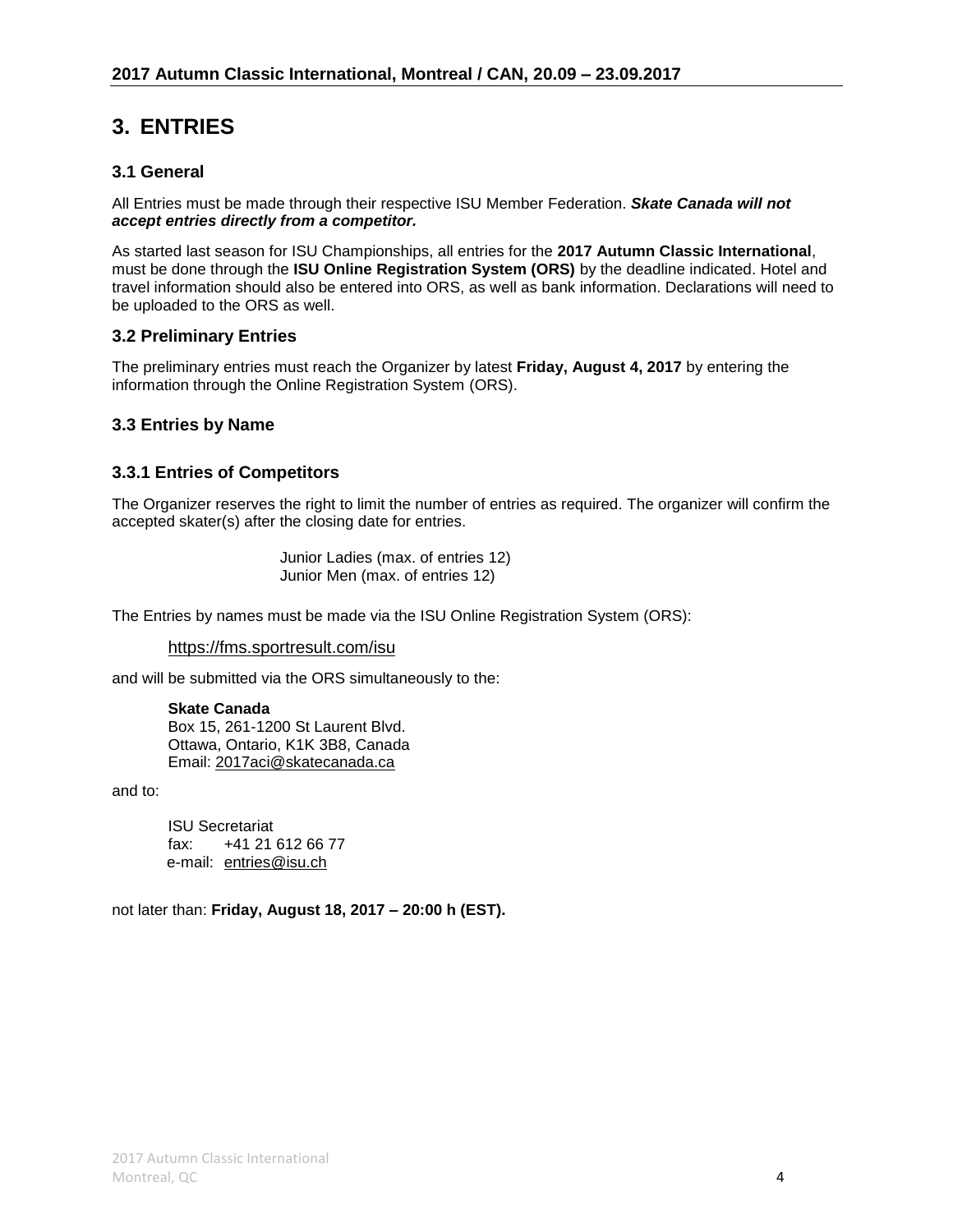#### **3.3.2 Entries of Judges**

Each participating ISU Member has the right to nominate one (1) judge who has at least the qualification "Judge for International Competitions".

In case of too many nominated judges the organizer will draw the panel of judges immediately after the closing date for the entries. The result of such draw will be communicated to all ISU Members involved in writing immediately after the conclusion of such draw.

The Entries of Judges must be made via the ISU Online Registration System (ORS) not later than: **Friday, August 18, 2017 – 20:00 h (EST)**.

Each panel of Judges will consist of at least 7 Judges. In exceptional cases and if there is no possibility to compose a panel of judges with at least 7 Judges, the ISU Vice-President Figure Skating may exceptionally authorize the panel in question to have a minimum of 6 Judges.

In case that at the time of the competition more Judges will be available and entered as required to compose the panels of Judges in one or more disciplines, the Organizing Member in consultation with the ISU will conduct on site, a draw for the panel of judges in the discipline in question for the first segment. The Judges, not drawn for the first segment will be seated for the second segment.

The panel for the second segment (Free Skating / Free Dance) will in this case be completed by an open draw amongst the Judges serving in the first segment of the discipline in question.

#### **3.3.3 Entries of Team Members**

Official entries of Team Leaders, Assistant Team Leaders, Team Officials, Team Medical Staff, Coaches and the partner or relative of a Judge will be accepted. Accreditation will be provided to those who are officially accepted by the Organizer.

Please be advised that only one Coach per Skater will be accredited. An Assistant Team Leader will be accepted for Teams having six (6) and more Skaters. Only two Team Officials of each Member, including the Member President provided that they are Council Members, Technical Committee Members or Members of the Head Office of their Federation, will be accredited. Not more than one (1) Team Doctor and one (1) Team Physiotherapist will be accepted as the Team Medical Staff, for which the organizer requests the right to have a medical certification (document) presented before accreditation. An accompanying person to a Judge will only be accepted for accreditation if this person is a partner in life or a relative of the Judge. The Member Federations guarantee that the requested accreditation of Team Members will correspond to their function within the team and the Federation.

The names of all team members must be submitted via the ISU Online Registration System (ORS) and must reach the Organizing Committee and the ISU Secretariat not later than **Friday, August 18, 2017 – 20:00 h (EST)**.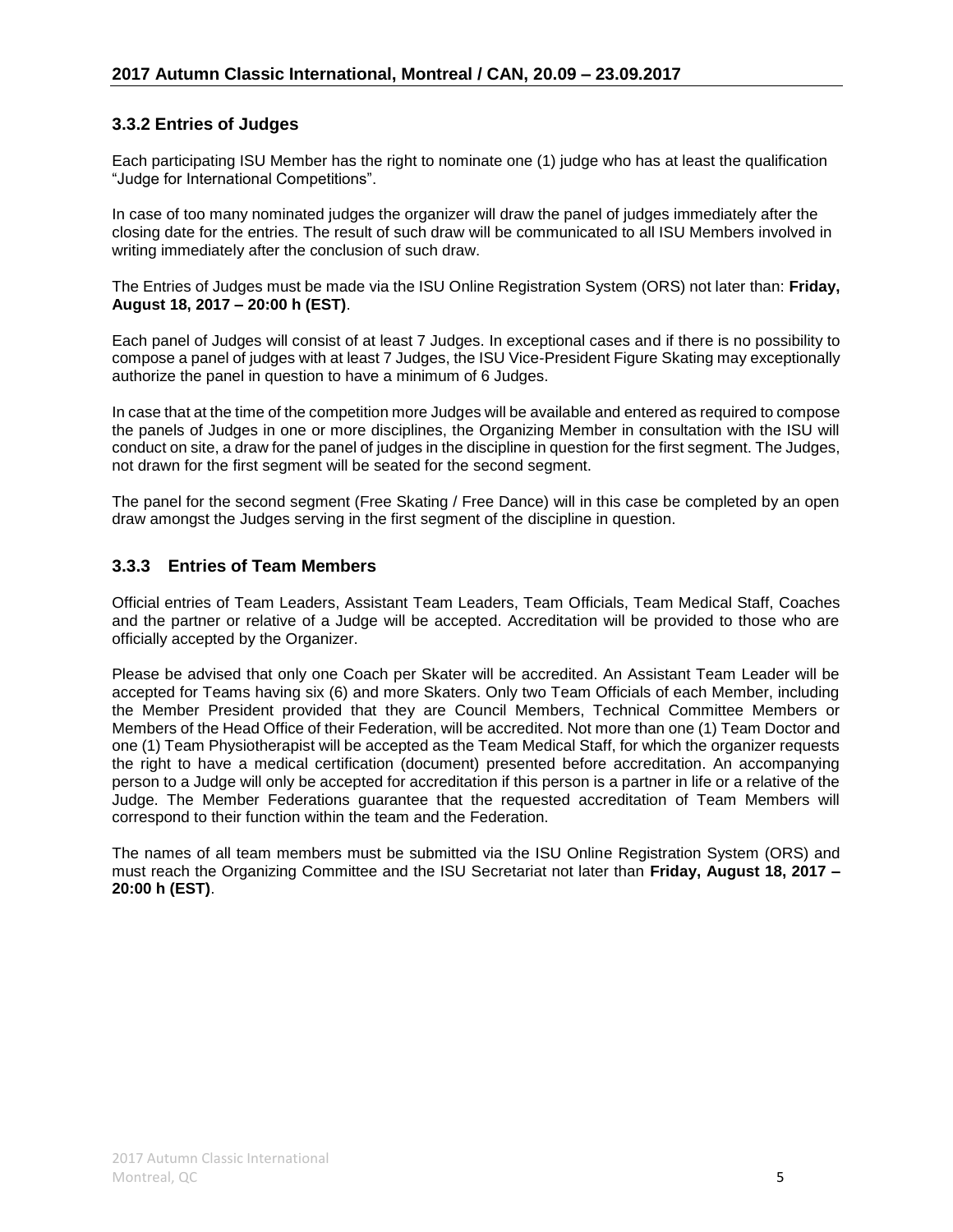#### **3.3.4 Entry Fee**

With the entry to the competition, the entry fee must be paid as follows:

\$95.00 CAD per single skater \$135.00 CAD per pair or ice dance couple

#### **The entry fee will not be refunded in case of withdrawals for any reason.**

Entry fees are required at time of final entries (no later than **Friday August 18, 2017**) and may be paid using a Bank Transfer (refer to Form 02 – Skate Canada Bank Information) or by Credit Card (please use Form 03 - Credit Card Authorization Form).

### **4. APPOINTED EVENT OFFICIAL**

This event will follow the principles of Rule 420, paragraph 5.b) of the ISU Special Regulations Single & Pair Skating and Ice Dance 2016 for appointing the event officials.

The Technical Controller and the Technical Specialists must not be from the same ISU Member and all must be designated ISU.

The Referee will have at least the qualification "International" and could be of the same ISU Member as one member of the Technical Panel (Technical Controller and Technical Specialists).

The Data Operator and the Replay Operator will have at least the qualification "International".

#### **5. MEALS, LODGING and TRAVEL EXPENSES**

The organizer will provide and cover the expenses for rooms and meals for all Referees, Technical Controllers, Technical Specialists, Data and Replay Operators and Judges participating in the Junior Competition, beginning with lunch on **Wednesday, September 20, 2017** until breakfast on **Sunday, September 24, 2017**.

Should any of the above-mentioned persons arrive at the hotel before or stay longer than the period described above, their room costs and expenses will be the responsibility of the individual and must be paid on arrival.

The Organizing Committee will cover the costs for travel expenses for all Referees, the Technical Controllers, the Technical Specialist, the Data and Replay Operators.

Any Official officiating besides in the "Senior" category also in another category (for example Junior), will at the expense of the organizing ISU Member receive an additional amount of CHF 100 (or equivalent in another currency) of pocket money per additional day of service.

Athletes and Team Officials are responsible for covering their own travel, accommodation and meal expenses.

#### **6. PRACTICE**

Official practice for Junior Competitors begins on **Wednesday, September 20, 2017.** The detailed schedule will be issued at the time of registration.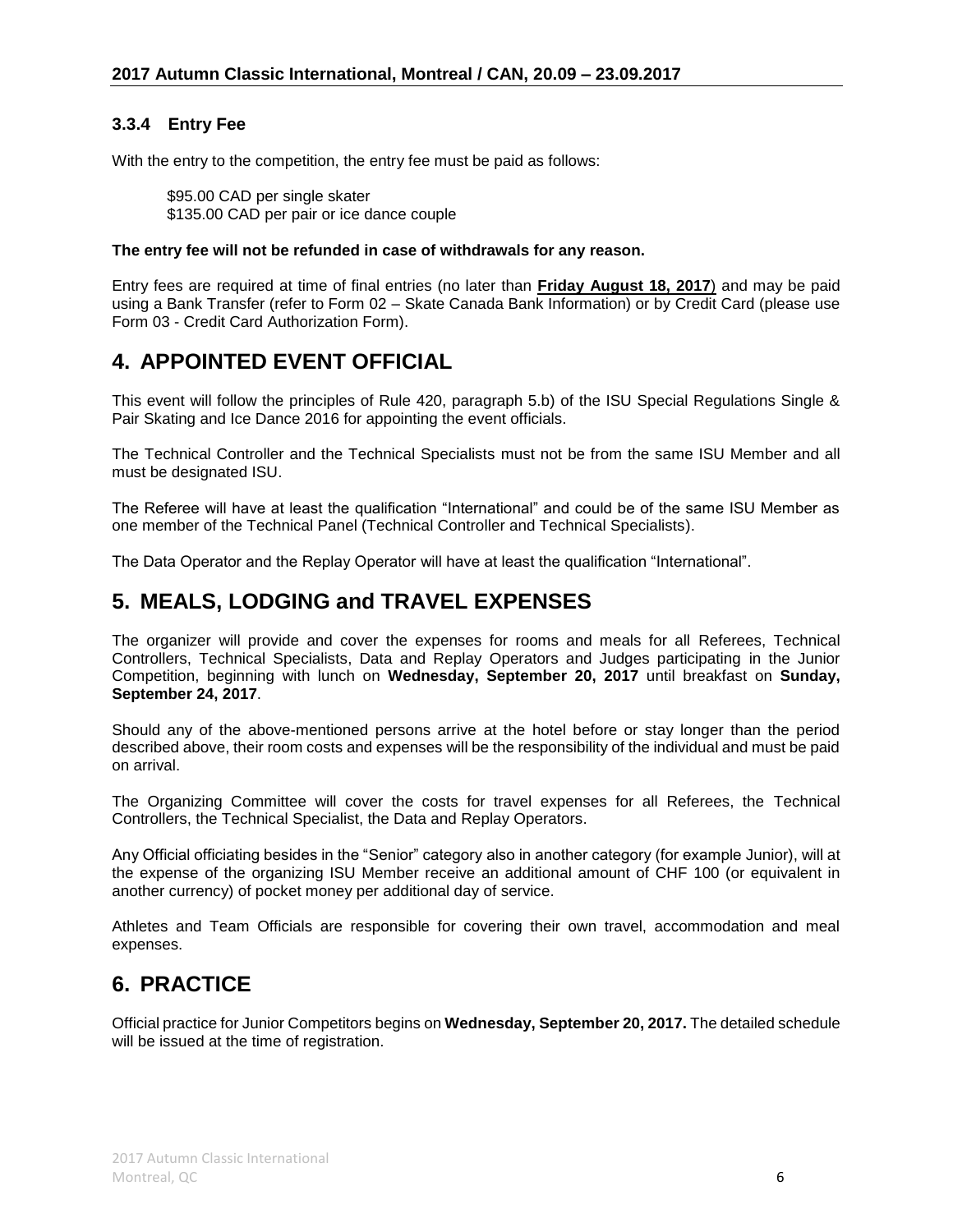# **7. MUSIC / PLANNED PROGRAM CONTENT**

All Competitors shall furnish competition music of excellent quality on CD or in any other approved format, in accordance with Rule 343, paragraph 1.

In accordance with Rule 343, paragraph 1, all covers/discs must show the Competition event, Competitor's name, the Nation and the exact running time of the music (not skating time) including any starting signal and must be submitted at the time of registration. Each program (short program, free skating, short dance, free dance) must be recorded on a separate disc. In addition competitors/couples must provide a back-up drive for each program.

If music information is not complete and/or the music is not provided, accreditation will not be given.

With the entry forms, the "Program Content Sheet" must be returned to the Organizing Committee in time, no later than **Friday, August 18, 2017**. It is mandatory that the Program Content Sheet be filled in precisely by each Skater/team in English using the terminology for the elements listed in the respective ISU Communication.

### **8. ARRIVAL OF PARTICIPANTS / TEAMS**

The nearest airport to **Montreal, Quebec, Canada** is **Montreal-Pierre Elliott Trudeau International Airport (YUL)** with a distance of **11 km** to the official hotel.

The competitors, coaches and additional team officials are responsible for their own arrangements concerning ground transportation to and from the official hotel and the Montreal-Pierre Elliott Trudeau International Airport. The official hotel has a free shuttle from the airport to the hotel. Participants/team are requested to contact the hotel directly to confirm the departure location and frequency of the shuttle in advance of arriving in Montreal.

All Referees, the Technical Panel (Technical Controller, Technical Specialists, Data & Replay Operators) and Judges are requested to announce to the Organizing Committee as soon as possible but no later than **Friday, August 18, 2017 – 20:00** the name of the airlines, flight numbers, dates and times of arrival or any other information concerning transportation and arrivals. The detailed travel information need to be submitted via the ISU Online Registration System (ORS).

The Organizing Committee will arrange airport transfers for officials only if they have inputted their travel information into the ISU Online Registration System (ORS) by **Friday, August, 18, 2017 – 20:00**.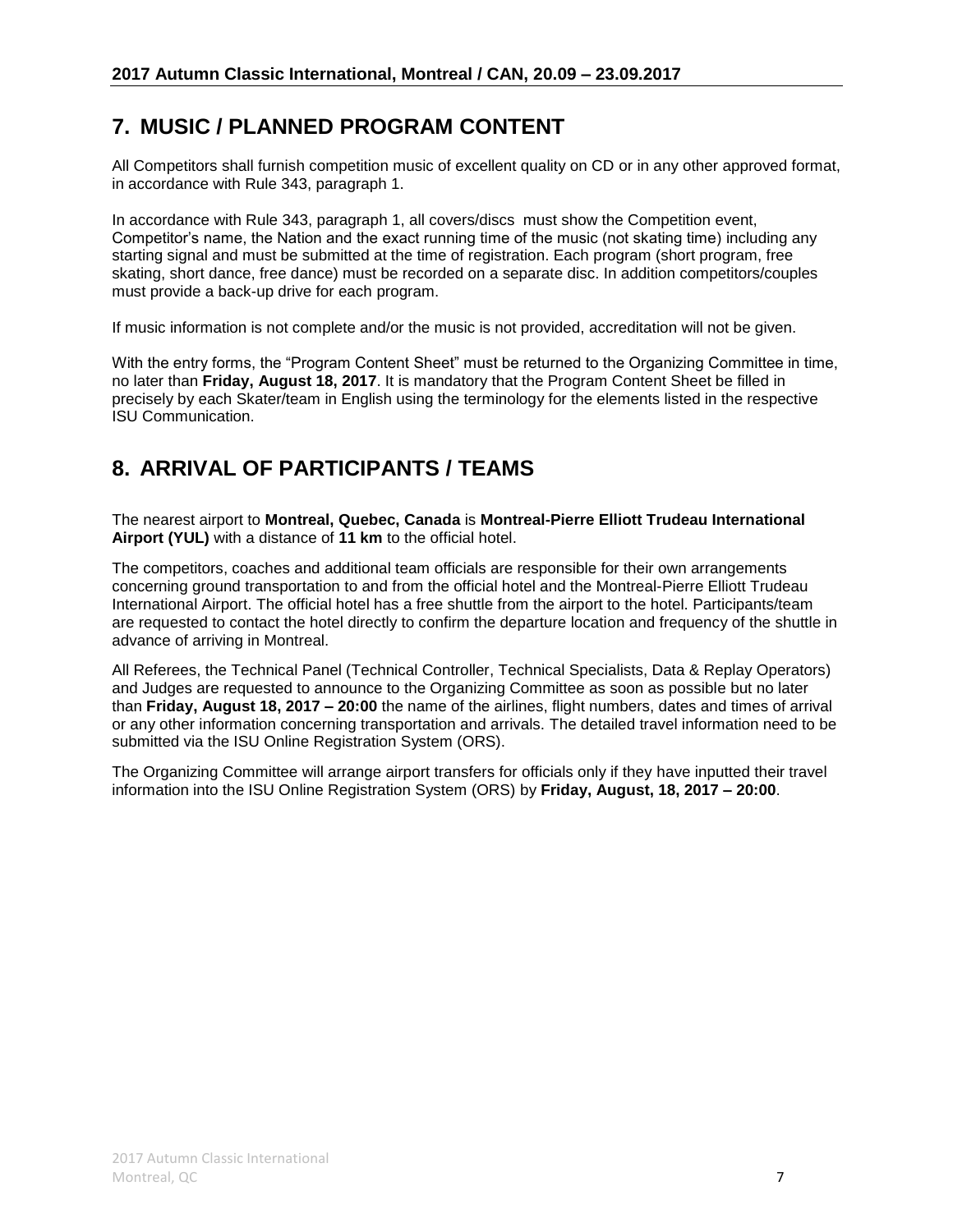# **9. OFFICIAL HOTEL(S)**

#### **Quality Suites Montréal Aéroport (Pointe-Claire)**

6300 Autoroute Transcanadienne Pointe-Claire, Quebec H9R 1B9, Canada Telephone: 1.514.426.5060 [Website](http://www.qualitysuitesmontrealairport.com/)

The hotel room rates are \$129 CAD plus applicable taxes. *(Member Federations will be staying at the Quality Suites)*

#### **Holiday Inn & Suites Pointe-Claire Montreal Airport**

6700 Autoroute Transcanadienne Pointe-Claire, Quebec H9R 1C2, Canada Telephone: 1.514.697.7110 [Website](https://www.ihg.com/holidayinn/hotels/us/en/pointe-claire/yulpc/hoteldetail?cm_mmc=GoogleMaps-_-HI-_-CAN-_-YULPC)

The hotel room rates are \$153 CAD plus applicable taxes. *(Member Federations will be staying at the Holiday Inn & Suites)*

#### **Courtyard Marriott West Island/Baie-d'Urfe**

20000 Autoroute Transcanadienne Baie d'Urfe, Quebec, H9X 0B3, Canada Telephone: 1.514.674.8000 [Website](http://www.marriott.com/hotels/travel/yulbd-courtyard-montreal-west-island-baie-d%19urfe/)

The hotel room rates are \$149 CAD plus applicable taxes. *(Officials will be staying at the Courtyard)*

Booking requests must be sent to the organizer by latest **Friday, August 18, 2017** using the Online Registration System (ORS). The Hudson Travel Group (HTG) will provide further instructions regarding reservation confirmation and payment information.

The organizer cannot guarantee the availability of rooms, for bookings which are received after that date.

Transportation will only operate between the Official Hotel(s) and the arena.

#### **10. ACCREDITATION**

The official accreditation for Teams will take place at the **Sportplexe Pierrefonds** upon arrival.

Accreditation as a Team Member will be given to all entered Judges, Competitors and one Team Leader per participating Country, one Coach per Competitor, a maximum of two Team Officials of ISU Members (including the Member President, provided that they are Council Members, Technical Committee Members or Members of the Head Office of their Federation) and a maximum of two medical persons. Accreditation will only be granted to persons in those various functions if officially entered and named through their ISU Member. **The ISU Member certifies with the signed entry form the indicated functions within the team of all team members. Any misuse of any function will be sanctioned by the ISU/OC.**

Accreditation will be given to appointed Event Officials and Guests.

Chaperones will not receive accreditation. The Team Leader may request "bus permits" for the official registered Chaperones to join the official transportation system of the Organizing Committee.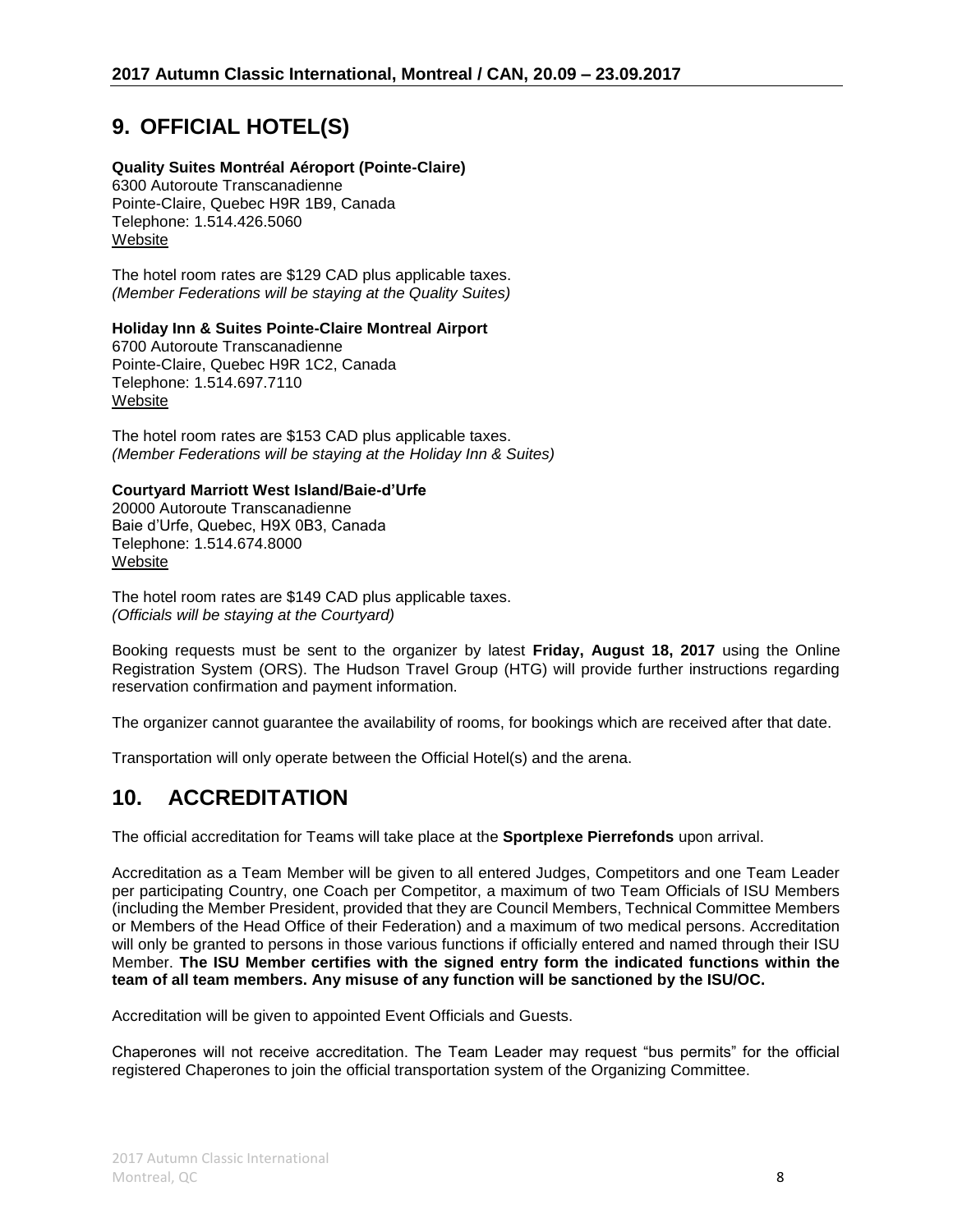### **11. RESULTS**

The marking system (ISU Judging System) as described in ISU Technical Rule Single & Pair Skating 2016, Rule 352 and Rule 353 (Determination and publication of results) will be used.

### **12. PRESENTATION OF MEDALS**

The three best placed in the junior event will be announced and honoured. Gold, silver and bronze medals will be presented to the medallists. The national anthem of the winner will be played and the flags of the medal winners hoisted.

#### **13. INSURANCE / LIABILITY**

In accordance with Rule 119, it is the sole obligation of each Member participating in ISU Events, to provide medical and accident insurance for their athletes, officials and all other members of the Member's team. Such insurance must assure full medical attendance and also the return of the ill or injured person to the home country by air transport or by other expeditious. It is an internal matter of each ISU Member to decide the issue who shall pay the premium for such insurance.

The ISU assumes no responsibility for or liability with respect to bodily or personal injury or property damage incurred in connection incurred by Competitors and Officials.

### **14. EXHIBITION**

There is no exhibition planned.

# **15. MEETINGS FOR ISU EVENT OFFICIALS and JUDGES**

All Referees, Technical Controllers, Technical Specialists, Data and Replay Operators and Judges are responsible to make their travel arrangements in order to be able to attend the respective event related meetings. If any other party makes the flight arrangements, the Referees, Technical Controllers, Technical Specialists, Data and Replay Operators and the Judges are responsible to check if such arrangements are in line with the detailed schedule as mentioned under paragraph 18.

#### **16. INFORMATION AND VARIOUS**

For information, please contact the Organizing Committee:

#### **Skate Canada**

Box 15, 261-1200 St Laurent Blvd. Ottawa, Ontario, K1K 3B8, Canada Phone: 1.888.747.2372 Email: [2017aci@skatecanada.ca](mailto:2017aci@skatecanada.ca)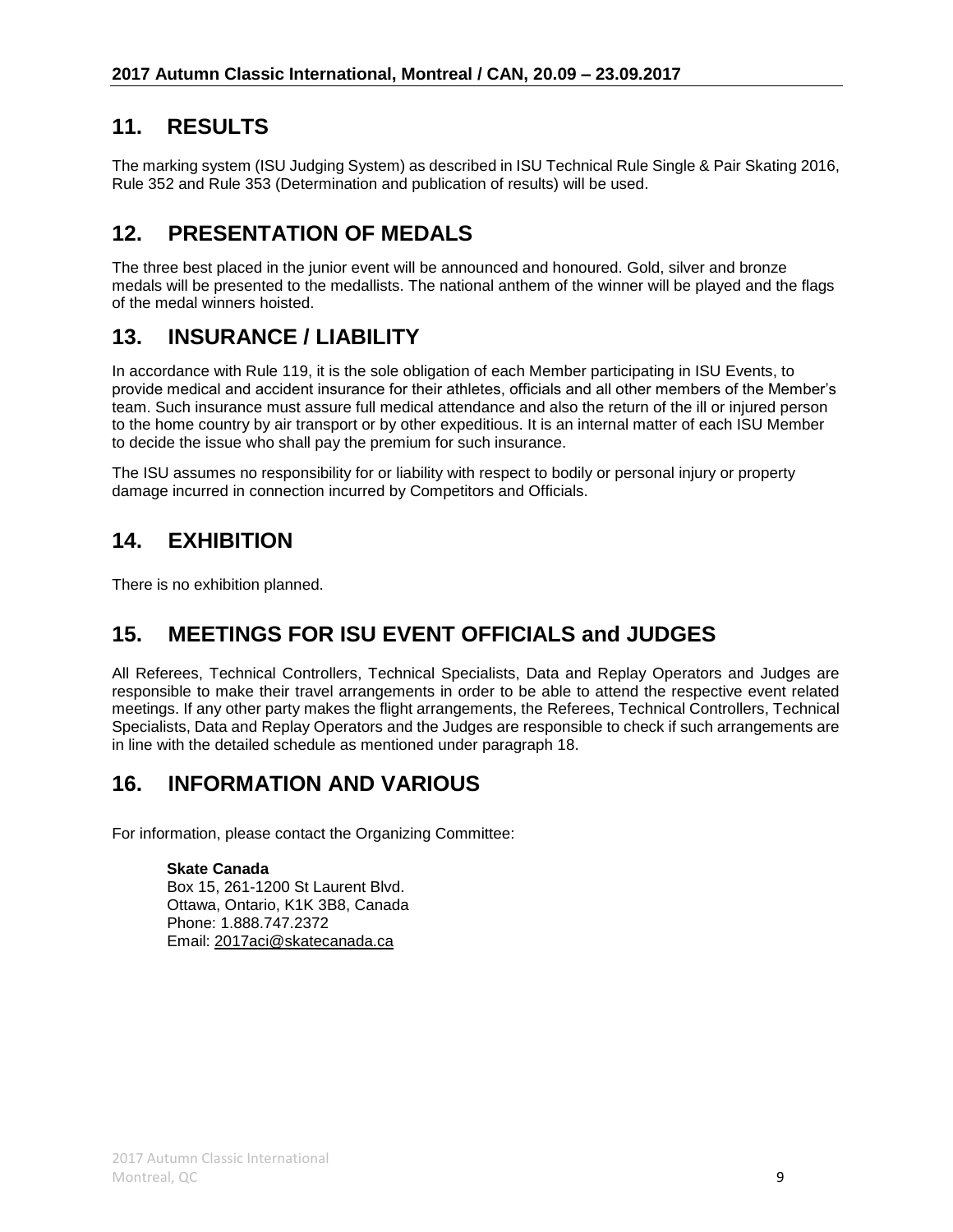# **17. EVENT SCHEDULE: JUNIOR COMPETITION**

| Wednesday,                                   | All day                                                               | Arrival of teams, officials                           |  |  |  |
|----------------------------------------------|-----------------------------------------------------------------------|-------------------------------------------------------|--|--|--|
| September 20, 2017                           | 15:00                                                                 | Data Specialist Meeting                               |  |  |  |
|                                              | 15:00                                                                 | <b>JUNIOR LADIES - Technical Panel Meeting</b>        |  |  |  |
|                                              | 16:00                                                                 | <b>JUNIOR LADIES Official Practice</b>                |  |  |  |
|                                              | 16:00                                                                 | <b>JUNIOR MEN - Technical Panel Meeting</b>           |  |  |  |
|                                              | 17:25                                                                 | <b>JUNIOR MEN Official Practice</b>                   |  |  |  |
|                                              | 20:30                                                                 | Referee & Technical Controllers Meeting               |  |  |  |
|                                              | 21:30                                                                 | Initial Judges Meeting                                |  |  |  |
|                                              |                                                                       |                                                       |  |  |  |
| Thursday,                                    | 7:10                                                                  | <b>Official Practice</b>                              |  |  |  |
| September 21, 2017                           | 15:20                                                                 | <b>JUNIOR LADIES - Short Program</b>                  |  |  |  |
|                                              | 17:00                                                                 | <b>JUNIOR MEN - Short Program</b>                     |  |  |  |
|                                              |                                                                       |                                                       |  |  |  |
| Friday,                                      | 7:10                                                                  | <b>Official Practice</b>                              |  |  |  |
| September 22, 2017                           | 13:25                                                                 | <b>JUNIOR LADIES - Free Skating</b>                   |  |  |  |
|                                              | 15:20                                                                 | <b>JUNIOR MEN - Free Skating</b>                      |  |  |  |
|                                              | 15:30                                                                 | <b>JUNIOR LADIES - Technical Panel Review</b>         |  |  |  |
|                                              | 17:30                                                                 | <b>JUNIOR MEN - Technical Panel Review</b>            |  |  |  |
|                                              | Junior Men & Junior Ladies Victory Ceremonies will take place off-ice |                                                       |  |  |  |
| following the completion of the Free Skating |                                                                       |                                                       |  |  |  |
|                                              |                                                                       |                                                       |  |  |  |
|                                              |                                                                       |                                                       |  |  |  |
| $C_{\text{O}}$ turdov                        | 0.00                                                                  | <b>ILINIOD MENL</b> Dound Toble Discussion for Judges |  |  |  |

| Saturday,          | 8:00  | JUNIOR MEN – Round Table Discussion for Judges    |
|--------------------|-------|---------------------------------------------------|
| September 23, 2017 | 10:00 | JUNIOR LADIES – Round Table Discussion for Judges |

**Please note: This schedule is subject to change and will be updated in accordance with the final number of entries.**